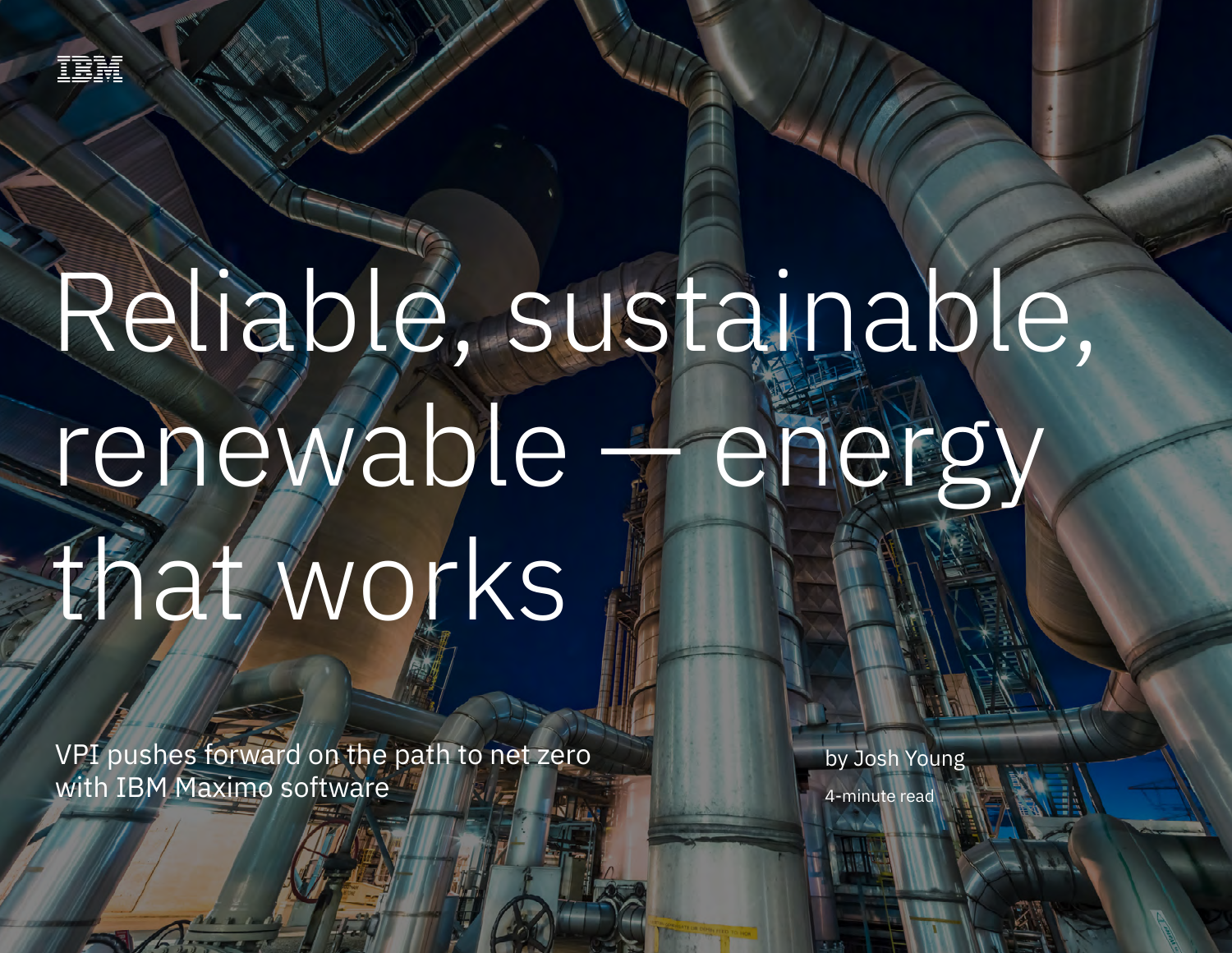enewable energy is the future. Avenues such as solar and wind offer cleaner, carbonfree alternatives to traditional fossil fuel sources. However, these alternatives do have limitations. R

In particular, they depend on cooperative weather to generate electricity efficiently. And as nations across the world begin moving to a net zero — or carbon neutral — energy policy, they need to supplement these weather-dependent renewables with more consistent sources.

Filling this gap is a key focus for VPI, one of the largest providers of energy



from combined cycle gas turbine (CCGT) power plants in the UK. CCGT technology relies on natural gas to generate electricity, doing so much more efficiently than traditional methods by also capturing and repurposing heat energy created by the turbines.

"We know we need to take action to improve the environment," explains

Neil Boreham, Planning Engineer at VPI. "And as the UK moves away from natural gas sources towards extensive renewable technologies, VPI is aiming to contribute to the niche non-renewable support that the country is still going to need to meet its 35 – 45 GW per day power demands. With the CCGTs, we're helping to move the country towards net zero, so anything that we can do to make our plants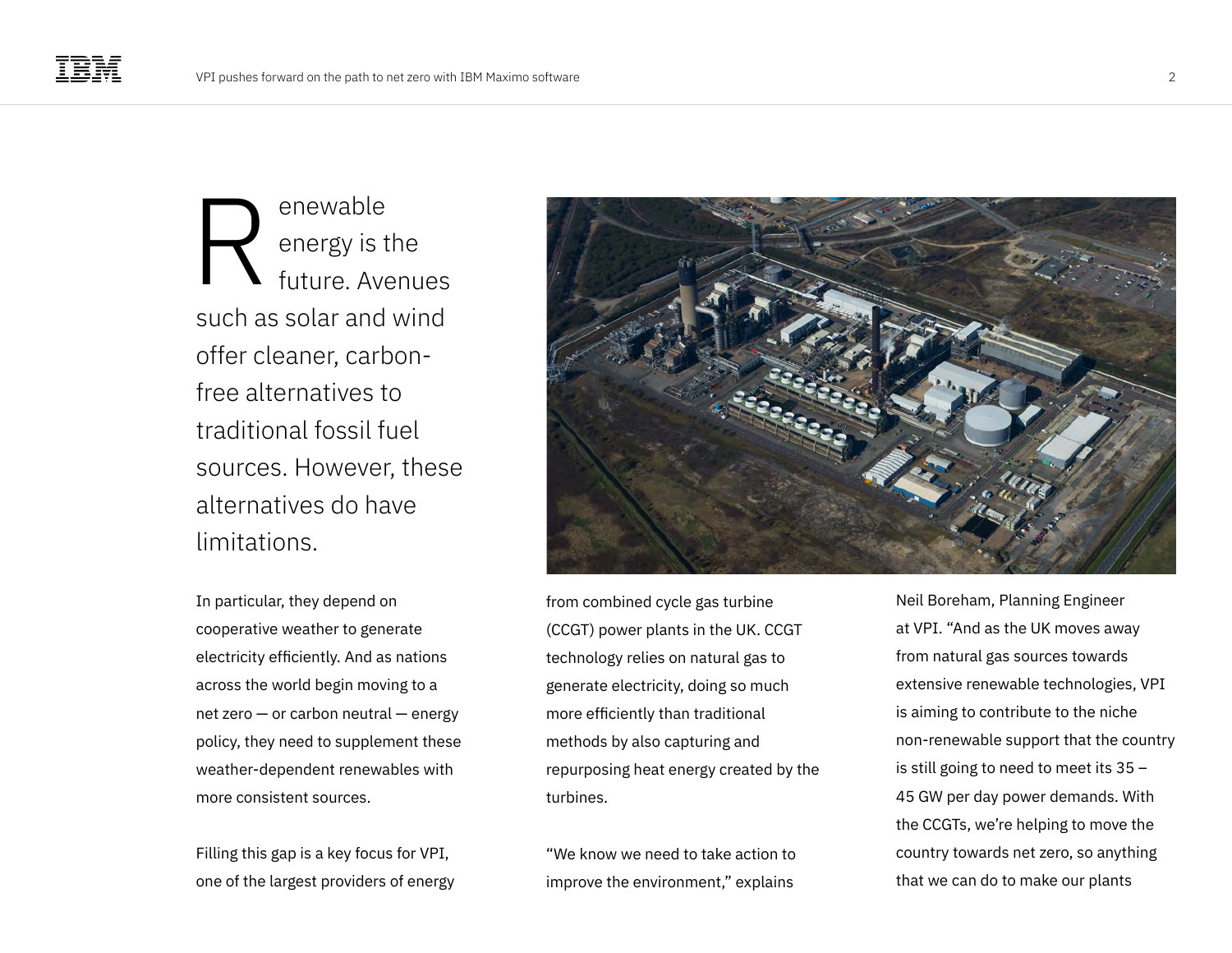more efficient and to manage those assets in a reliable way lessens our environmental impact."

And it was this efficient and reliable operation driven from a maintenance management perspective that VPI was particularly focused on for the four CCGT sites. In just a handful of years, the sites had gone through two acquisitions, becoming part of VPI's energy portfolio in early 2021.

"It was the second big transition our sites had gone through in as many years," Neil Boreham recalls. "So it was a big hit for us. We had to have continuity for our asset and works management systems to maintain the required reliability levels. Historically, our CCGT units would be dispatched by Traders and National Grid and run baseload operations for weeks on end. But in recent years the operational context has changed considerably.

VPI can generate up to 3.3 GW of electricity — enough to power

The Maximo solution monitors 3 million

homes throughout the UK

~60,000

assets across four sites

We're in a situation where these plants are on/off in a day. Or they might come on for a day and not be called again for another week because the market doesn't require it. Unit start reliability is key."

To make these newly-acquired sites work effectively for VPI, the business needed an enterprise asset management platform that could streamline oversight and help keep the use of natural gas to a minimum.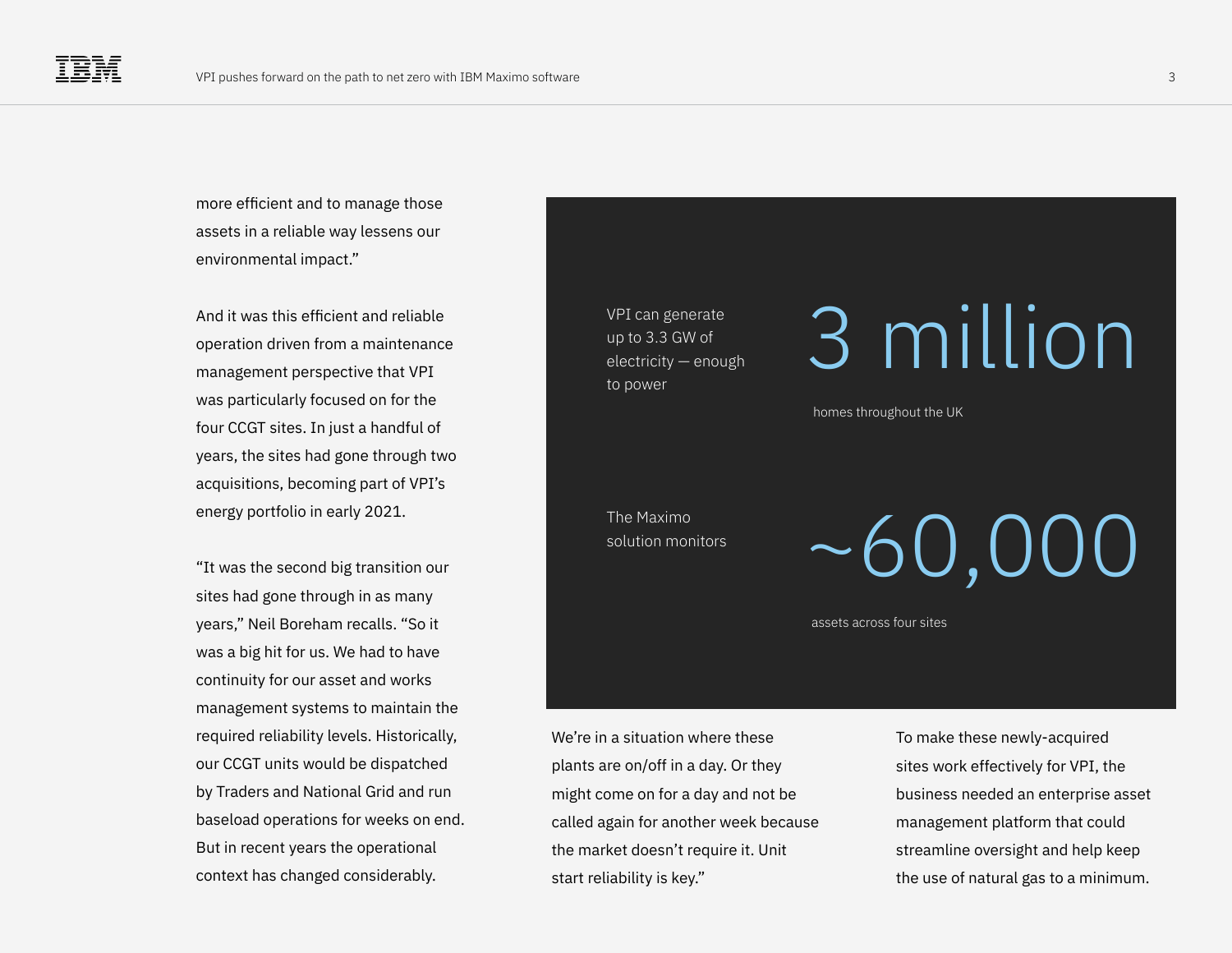## Safety first

Joining with IBM Business Partner MaxLogic, VPI updated its four new CCGT sites to rely on [IBM® Maximo®](https://www.ibm.com/products/maximo)  [Application Suite](https://www.ibm.com/products/maximo) software. The new solution provides a centralized platform for common asset, maintenance, safety, regulatory compliance and site uptime management. Altogether, the IBM software is tracking the status and location of roughly 60,000 assets across the four power plants.

"We helped with the initial data discovery and evaluation process that led to Maximo," notes Ed Cohn, CEO and Co-Founder of MaxLogic. "They chose to invest in Maximo because of its enterprise pedigree. Because of what it could bring to the table in terms of development capacity, in terms of



the roadmap and the overall size of the network and community that sits around the product. And it offered them the ability to get on the journey to predictive maintenance."

"We also oversaw the upgrading, configuring, testing and user training within the new system," he continues. "We enabled a whole new tranche of people to improve not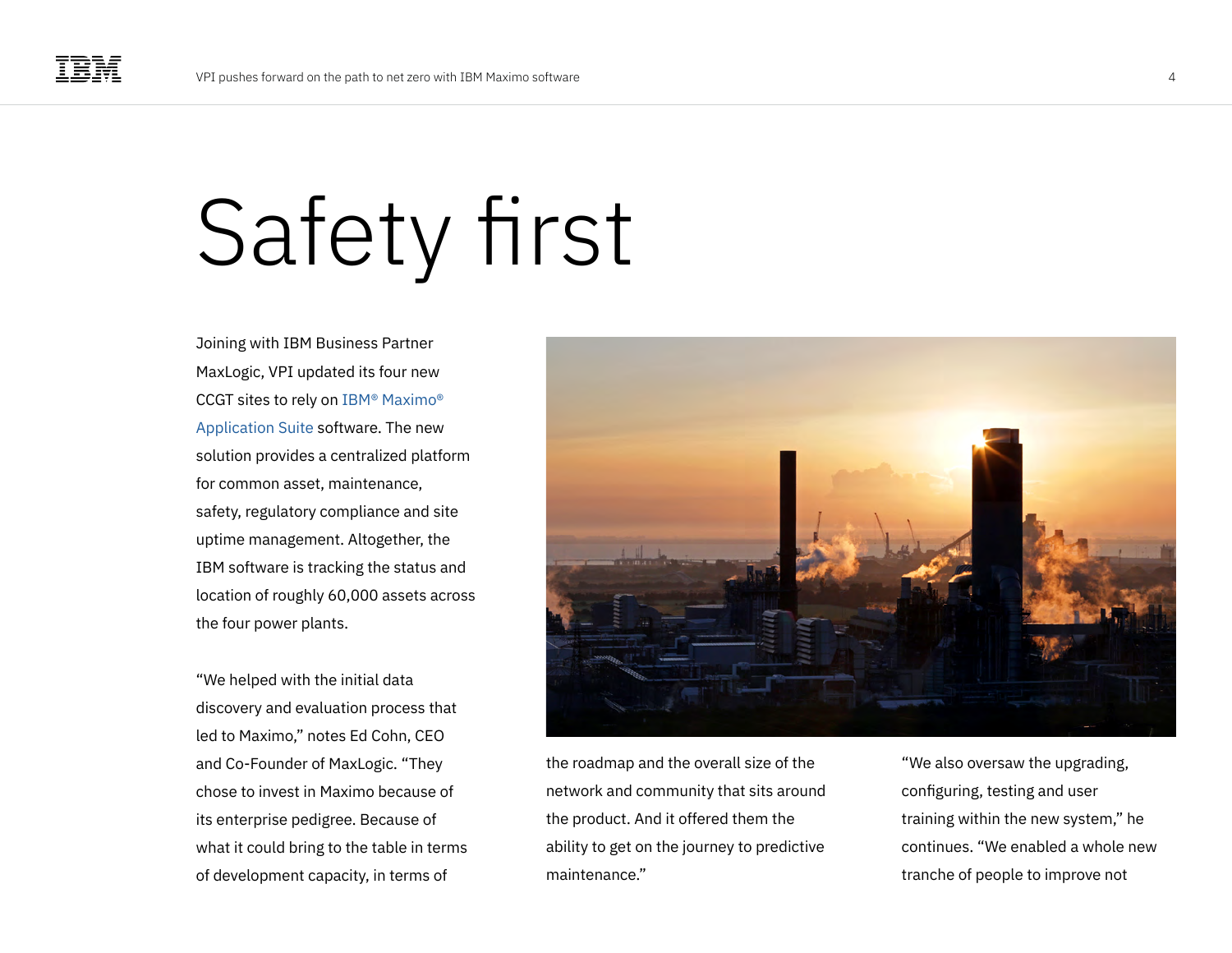just maintenance and asset-oriented functions, but also to become directly involved in procurement, finance and purchase-to-pay processes."

"We're closely tracking areas of planned maintenance compliance," adds Neil Boreham, "specifically developing statutory areas — such as pressure systems safety regulations (PSSR) and pipeline safety regulations (PSR). We have dashboards in Maximo Start Centers that give an immediate, day-to-day view of where we sit in

terms of maintenance compliance and it's all automated." Similarly, VPI creates team-based and office-based Start Centers that provide users with up-to-date visibility of where they stand in terms of work order and procurement management.

Alongside this general monitoring, VPI integrated the Maximo technology with its NiSoft Eclipse safety management software.

"All of our plants contain hazards," notes Neil Boreham. "There are

always inherent dangers, but you can make them safe places to work by employing a robust and efficient maintenance strategy and safety systems of work. At VPI, one of our key process safety interlocks is driven through the Maximo/Eclipse interface, which ensures there is no printing of a workorder card until the requisite safety document has been confirmed in Eclipse. Until the system indicates that all necessary isolations and precautions are in place, no work order card, no work."

Maximo is the core driver for our maintenance strategies. … "And with the Start Center displays updated in real time, we have greater visibility and can deliver the right information to the right people at the right time."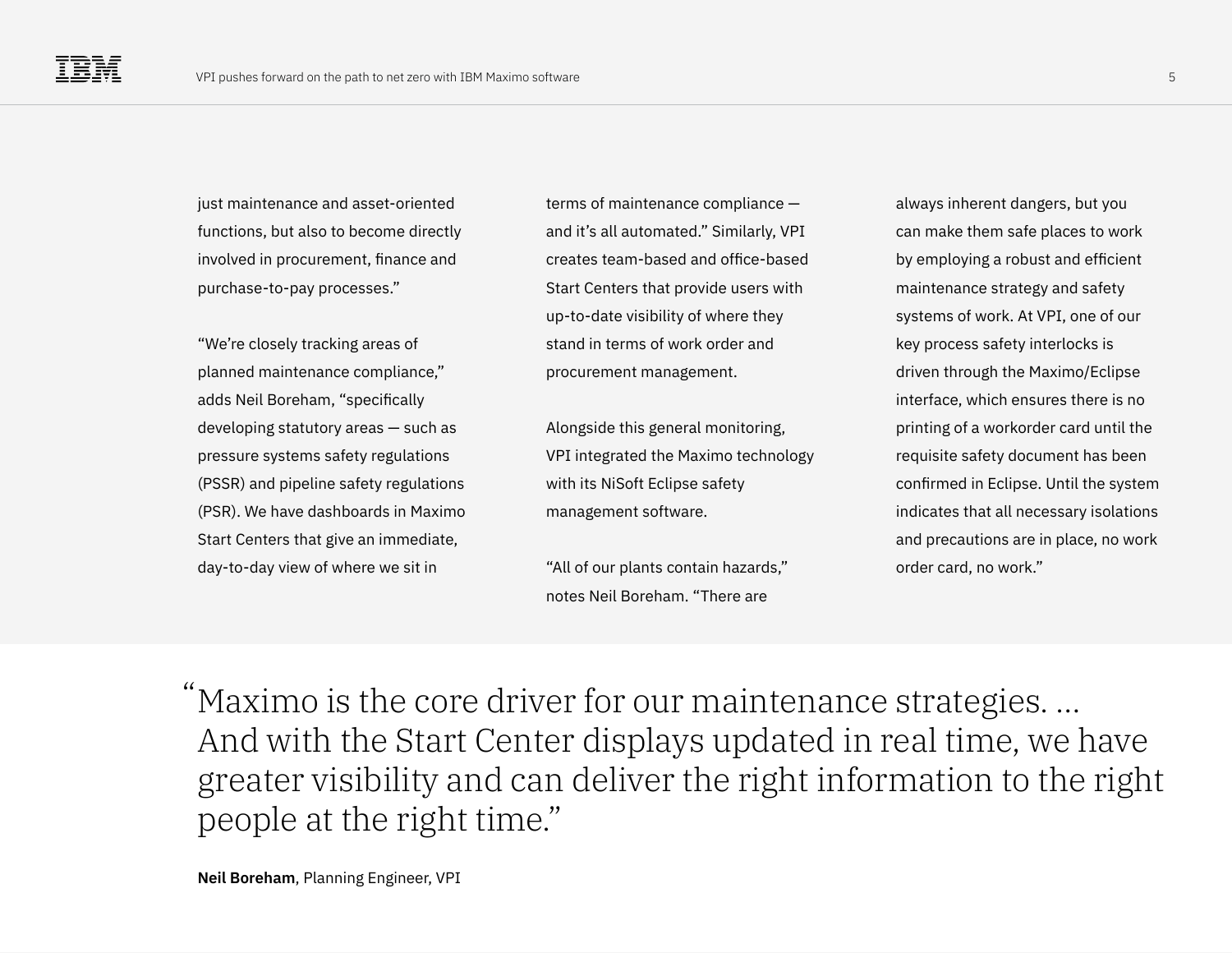### More visibility. Less waste.

With the updated Maximo software in place, VPI streamlined its asset management, maintenance and procurement efforts. In turn, the organization also reduced its administration burden and increased the productivity of staff — all while helping to create a safer work environment at its power plants.

"Maximo is the core driver for our maintenance strategy," notes Neil Boreham. "Because we are a lean group of sites in terms of resources, our staff are involved across multiple areas — work planning, work

![](_page_5_Picture_5.jpeg)

execution, contractor management, requisitions. And with the Start Center displays updated in real time, we have greater visibility and can deliver the right information to the right people

at the right time. We spend less time reacting at the end of month or end of quarter and can be more proactive in aligning teams, improving reliability and reducing risk."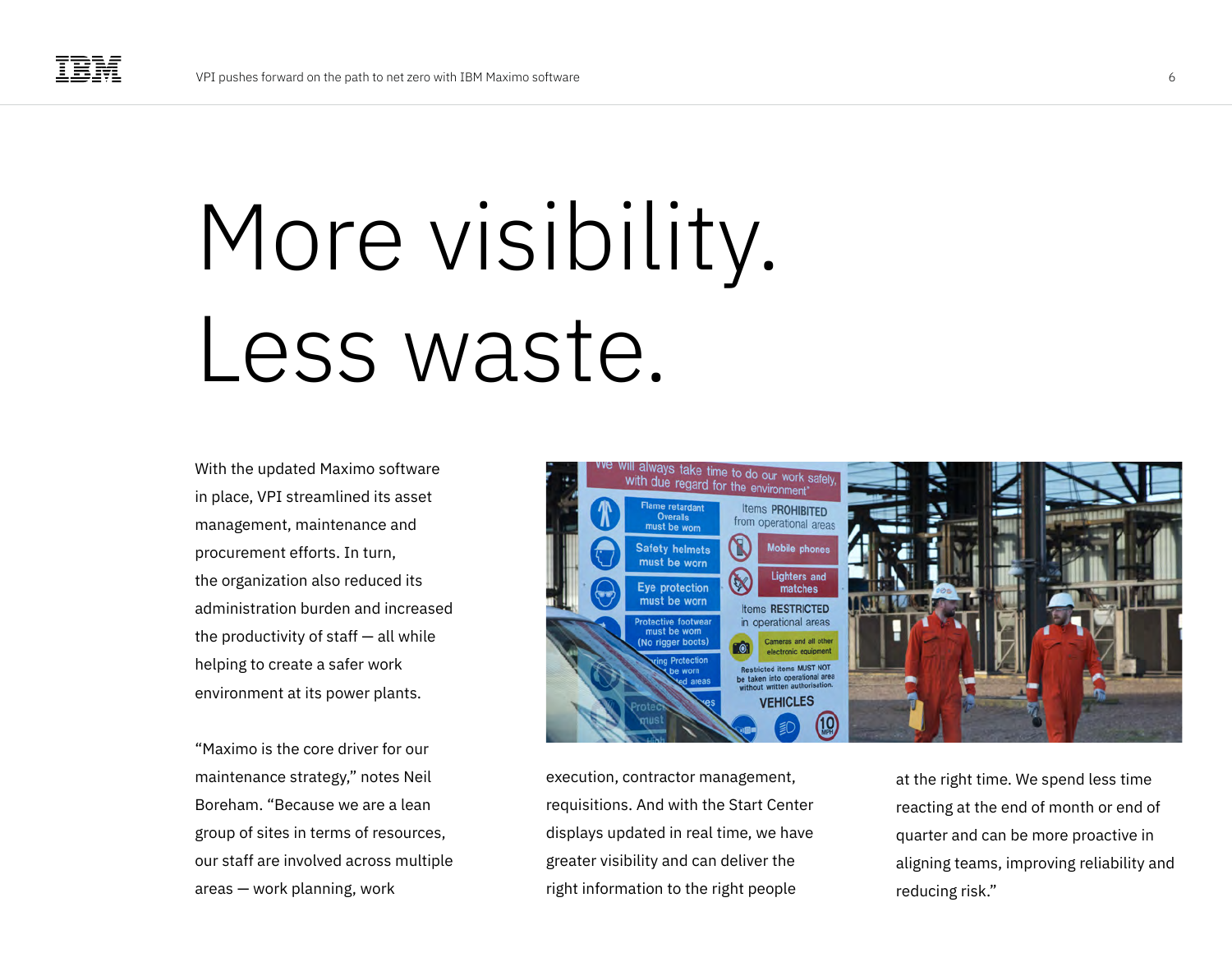He continues, adding: "We need to have the most reliable, flexible and available fleet as possible to allow us to work in what is already a highly competitive market. If your plant fails to start when needed, you're not in a good place. Wholesale gas prices are immense and still rising. Energy prices generally are staggering. And if you have declared that you will provide, say, 700 MW for Thursday peak, and you don't make it, the potential penalties are huge."

Alongside the capabilities that the IBM software delivers, Neil Boreham is also pleased by the overall convenience of

the solution. "It's an easy application to use for a complex job," he notes. "It's very intuitive, and the consistency across the screens — just from a training point of view — makes it easy to onboard people. We don't generally do formal training, preferring peer-topeer with quick guides and SME backup, which has worked well so far."

Similarly, VPI is pleased with its choice to work with MaxLogic. "I've known a few of these guys for a number of years," adds Neil Boreham. "And I know that when I ask someone from MaxLogic a question, I can be confident that I'll get the right

answer because they understand the way that we work, understand our processes. And they understand Maximo inside out. They have never let me down."

Looking ahead, VPI is planning to standardize the Maximo installation across all its sites. "Once we've integrated the final plant into the new Maximo solution, we'll be able to drive forwards with predictive maintenance scenarios and leverage mobile solutions, providing a clear and concise picture of what's going on across the plants for the senior management teams."

All of our plants contain hazards. There are always inherent dangers, "but you can make them safe places to work by employing a robust and efficient maintenance strategy and safety systems of work."